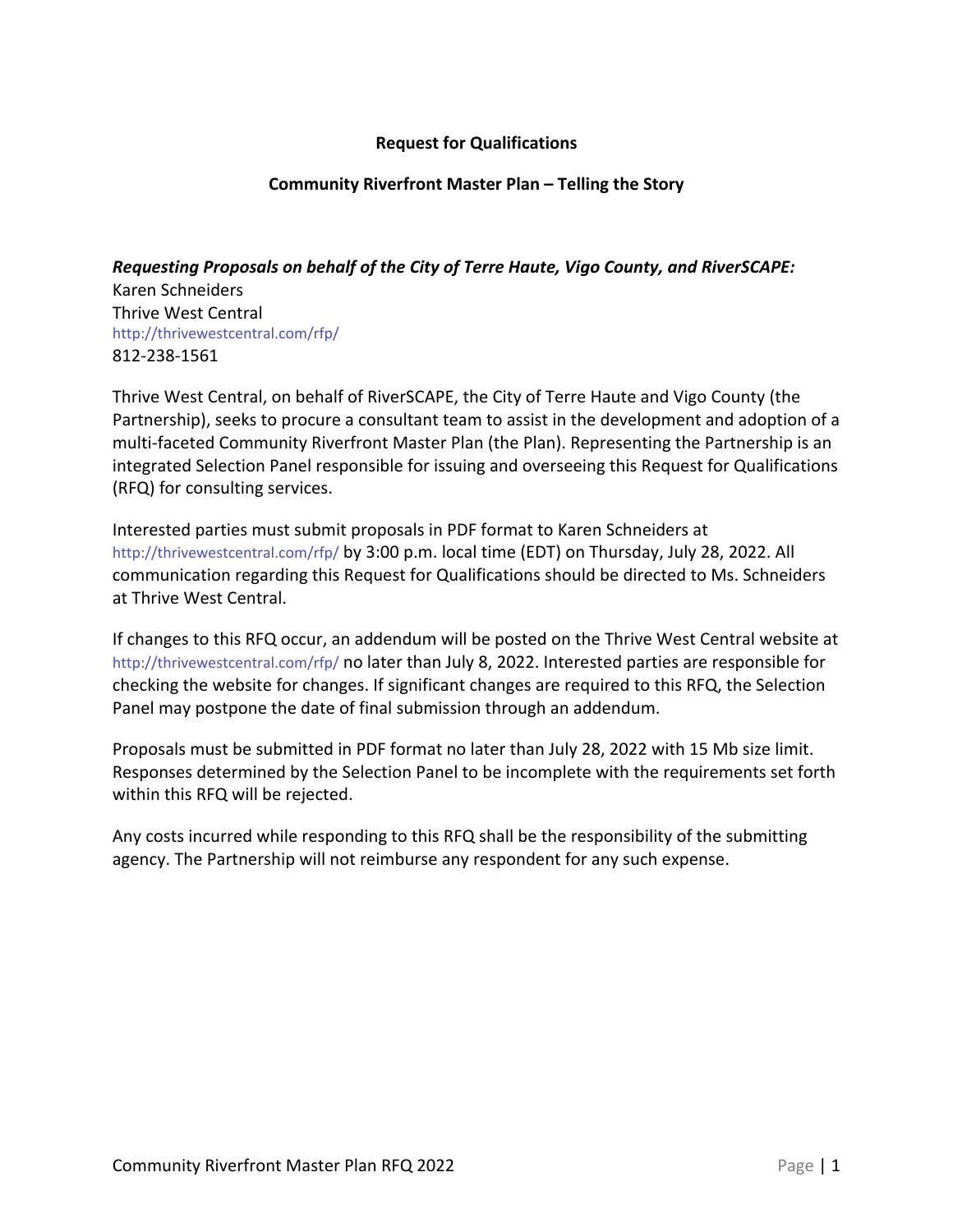The anticipated schedule for this RFQ

| <b>Date</b>                        | <b>Activity / Milestone</b>                                                                      |
|------------------------------------|--------------------------------------------------------------------------------------------------|
| June 17, 2022                      | RFQ Advertisement                                                                                |
| July 1, 2022                       | Pre-Bid Meeting - Thrive West Central Offices<br>2800 Poplar St, STE 9A<br>Terre Haute, IN 47803 |
| July 8, 2022                       | Last Day for Posting Addenda                                                                     |
| July 28, 2022 3:00 PM              | Proposal Deadline                                                                                |
| August/September 2022 (date TBD) * | Respondent Interviews/Presentations                                                              |
| September 30, 2022                 | Evaluations completed                                                                            |
| October 14, 2022                   | Notify Respondents of Results and begin negotiations with the<br>selected consultant team        |

\*Dates are tentative and to be determined based on availability

The Community Riverfront Master Plan proposal must include sufficient information regarding the respondents' qualifications. Do not include a proposed fee as this is a qualification-based selection process. Respondents should consist of the following information:

- 1. Name, address, and a brief description of the firm.
- 2. Description of expertise, experience, and resources directly relevant and available for the proposed project.
- 3. Description of 2-3 other projects designed by this firm that demonstrate knowledge, expertise, and experience with this type of work. Please include client contact information.
- 4. A summary of the understanding of the project.
- 5. Description of scope of services.
- 6. Description of approach for engaging a wide range of stakeholders that reflects the community's demographics and organizations (government, non-profit, for-profit, advocacy groups, etc.).
- 7. A narrative of what excites you about this Plan.
- 8. A proposed project timeline, including key milestones.
- 9. List up to three (3) additional client references with contact information.
- 10. The resumes of key personnel assigned to this project, including the person in responsible charge.
- 11. Name, title, address, and telephone number of individuals with authority to negotiate and bind the Respondent contractually and who may be contacted during proposal evaluation.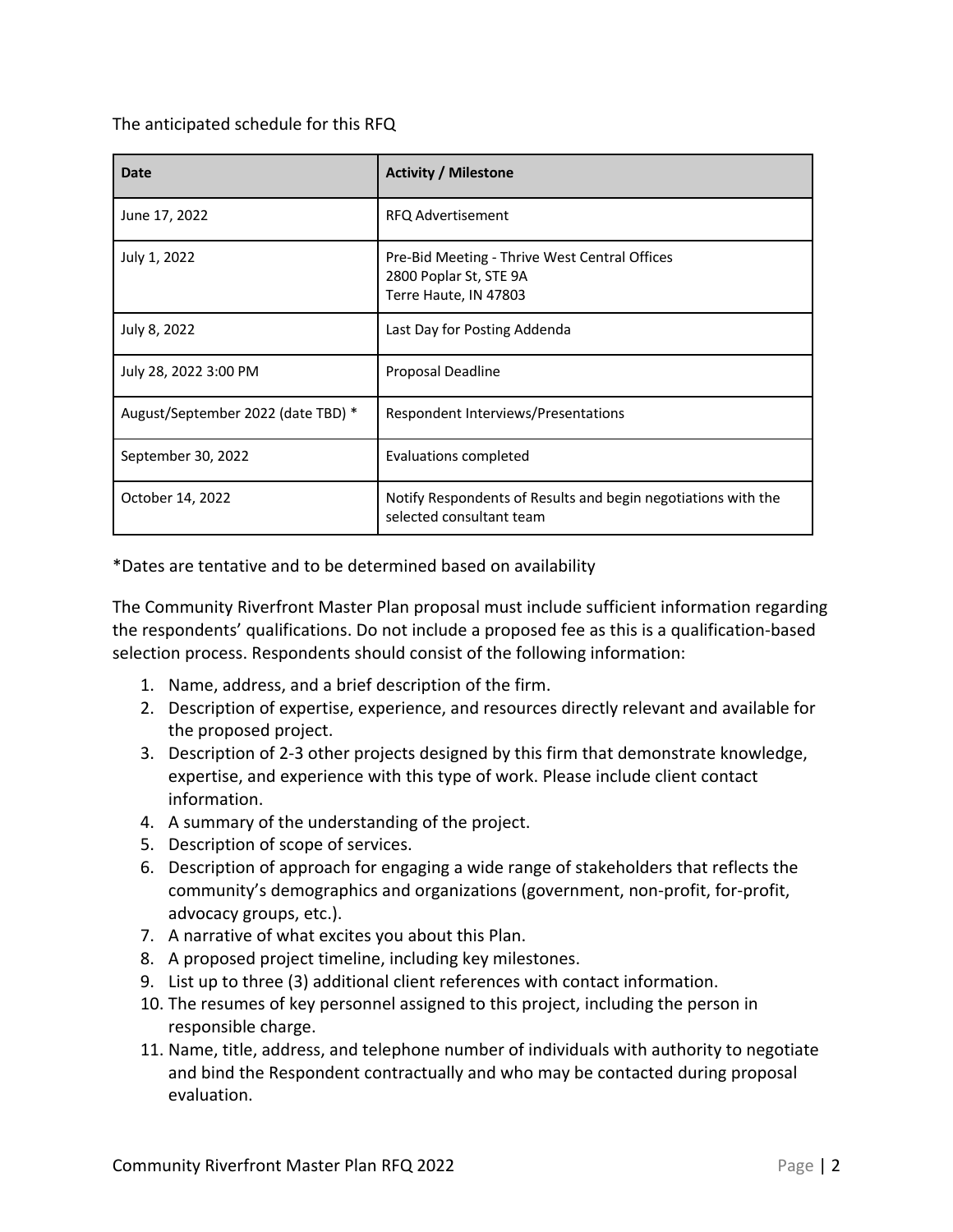The Selection Panel will select the top three highest-scoring firms to conduct interviews at its discretion. The firm recommendation will be made based on the scoring criteria below.

- 1. The firm's history, resource capabilities, and capacity to perform required services, including success in complying with federal/state/local regulations.
- 2. Evaluation of assigned personnel.
- 3. Related experience and innovation for project
- 4. Cost controls, experience, and results.
- 5. The ability to relate to project and project understanding.
- 6. A record of performance on contracts, including quality of work, timeliness, and cost control.

## **Plan Details**

The first collaborative Master Plan was released in 2008, which can be reviewed at https://wabashriverscape.org/wabash-river-planning. The Partnership wishes to create an intentionally inclusive plan that embraces economic development, recreation, transportation, environmental sustainability, community investments, and quality of Life components for all. This new Community Riverfront Master Plan will be widely publicized, marketed, and adopted.

The Community Riverfront Master Plan should include the following themes, meant to be representative and not exhaustive-

- Elevate the area of the Wabash River in Terre Haute and West Central Indiana as a regional destination
- Capture the significant value and uniqueness of the Wabash River, Terre Haute, and West Central Indiana
- Define the appropriate study area that best taps into opportunities
- Explore ways to improve the Wabash River and its wetlands
- Propose new activity ideas to make the Wabash River experience unique
- Identify, propose, and prioritize environmentally conscious physical changes that would benefit the community
- Suggest creative and lively ways to elevate existing resources in ways that strengthen our identity and help the community recognize the importance of the Wabash River
- Identify and engage critical stakeholders: workforce development, tourism, housing, transportation, education, community resources
- Incorporate projects/ policies from existing plans (MPO, Vigo County, Terre Haute, etc.)
- Be inclusive of growth opportunities, including community wellness, economic development, arts and entertainment, natural resource preservation, recreation, and transportation enhancement.
- Identify connections between the Wabash River and public transit, bicycle, and pedestrian routes.